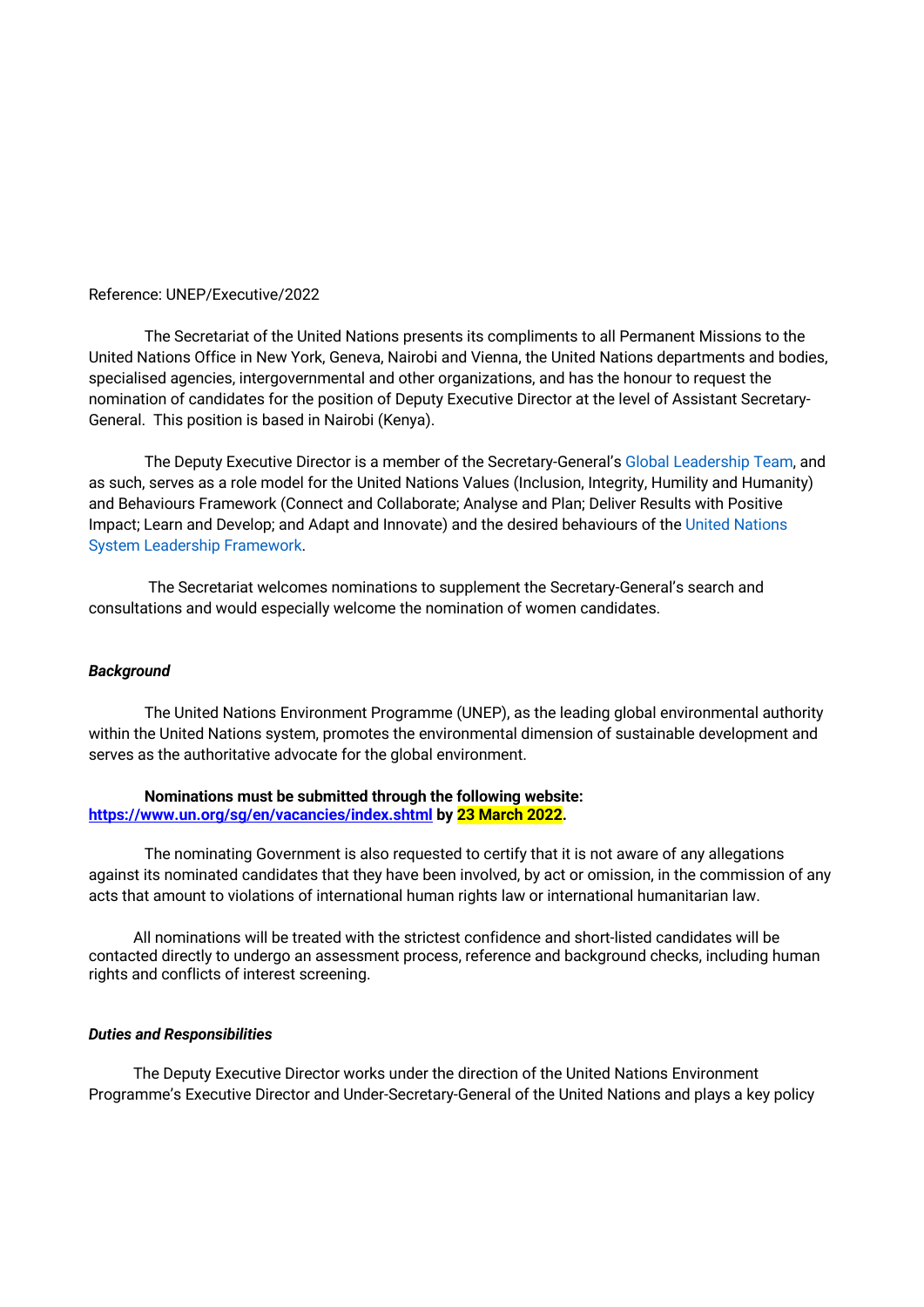

leadership and management role in the delivery of UNEP's mandate. The responsibilities and requirements for this position are attached herewith.

Further information on the United Nations Environment Programme is available on the following website: https://www.unep.org

### *Skills and Expertise*

The Secretary-General is seeking an individual with:

- Extensive experience at a senior managerial level on sustainable development, including with significant experience at the international level;
- Demonstrated experience in the environment arena;
- Candidate must be a strong leader and manager with highly developed diplomatic and public policy skills, including senior managerial experience at the international level.
- Candidates must demonstrate a strong track record in managing complex organizations and programmes, organizational strategy and development, including results-based management;
- Demonstrated vision and experience in the implementation of workplace reform and change management;
- Experience with Member State and stakeholder engagement as well as coalition building;
- Exceptional public speaking skills;
- Demonstrated skills in respecting diversity, consultation and participation;
- Demonstrated diplomatic, cultural sensitivity and negotiating skills;
- Impeccable personal and professional integrity;
- Experience in handling complex safety and security issues, including disaster/crisis management and in managing a large, complex and geographically dispersed department;
- Knowledge of United Nations policies, procedures and operations of the Secretariat.

### *Languages*

English and French are the official working languages of the United Nations. For this post, fluency in English, with excellent drafting and public speaking skills is required. Knowledge of a second official UN language is an advantage.

### *Human rights screening*

United Nations Avenue, Gigiri PO Box 30552 – 00100, Nairobi, Kenya Tel: +254 207621234 | executiveoffice@unep.org www.unep.org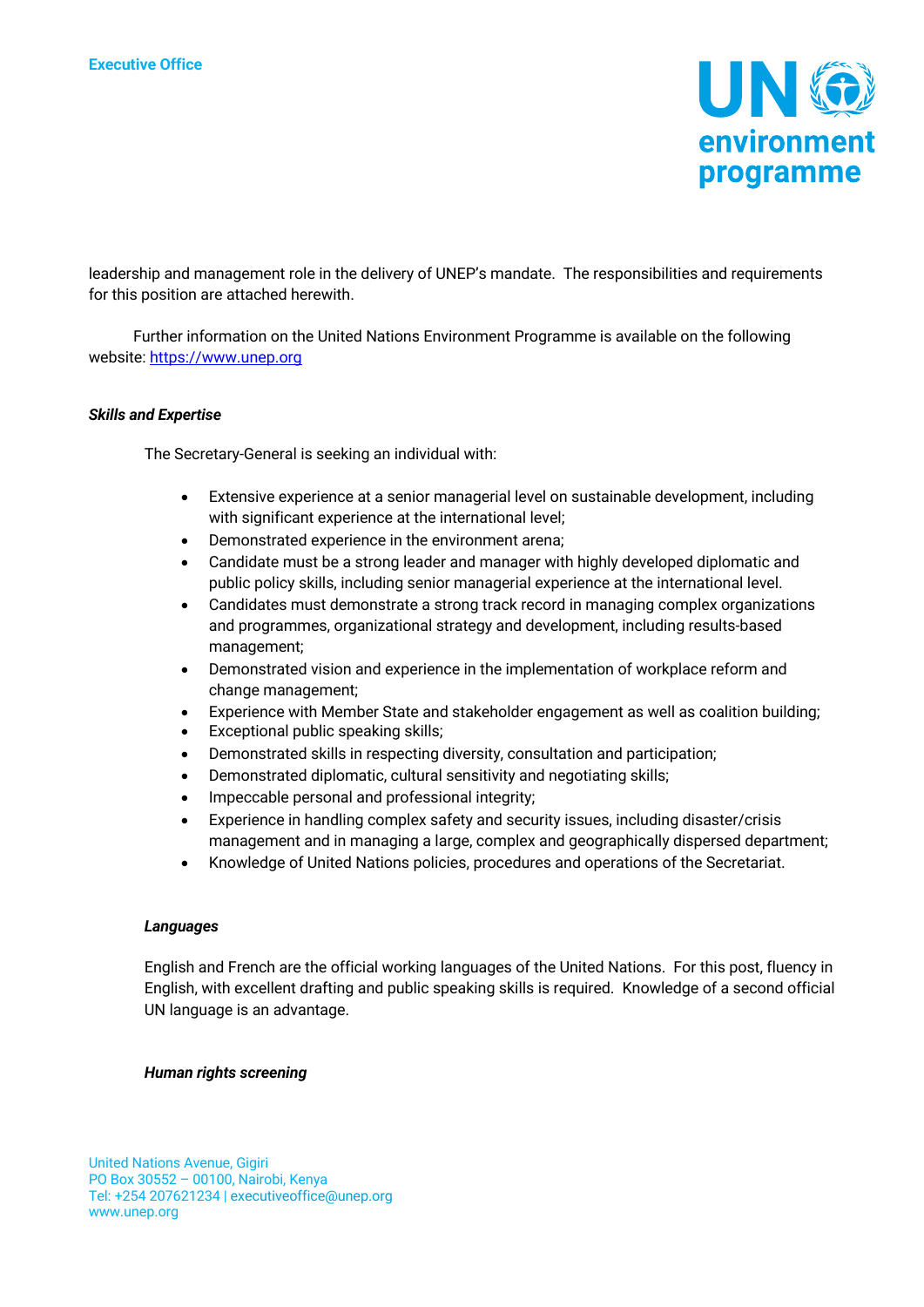

In accordance with the policy for the nomination of candidates, the Secretariat wishes to outline that it is the responsibility of the nominating Government to ensure that each candidate it nominates has not been convicted of or is not currently under investigation or being prosecuted for, any criminal offence, or any violation of international human rights law or international humanitarian law. In the case of nominees who have been investigated for, charged with or prosecuted for any criminal offence but were not convicted, the nominating Government is requested to provide information regarding the investigation(s) or prosecutions concerned. The nominating Government is also requested to certify that it is not aware of any allegations against its nominated candidates that they have been involved, by act or omission, in the commission of any acts that amount to violations of international human rights law or international humanitarian law.

Individuals who are either nominated by Member States or who seek to serve with the United Nations in any individual capacity will be required, if short-listed, to complete a self-attestation stating that they have not committed, been convicted of, nor prosecuted for, any criminal offence and have not been involved, by act or omission, in the commission of any violation of international human rights law or international humanitarian law.

### *Conflicts of interest screening*

 All United Nations staff members are expected to uphold the highest standards of efficiency, competence and integrity. Senior leaders in particular, have the responsibility to serve as role models in upholding the organization's ethical standards.

A conflict of interest occurs when, by act or omission, a staff member's personal interests interfere with the performance of his/her official duties and responsibilities, or call into question his/her integrity, independence and impartiality. Risk for conflicts of interest may arise from a staff member's engagement in outside (non-UN) employment or occupation; outside activities, including political activities; receipt of gifts, honours, awards, favours or remuneration from external (non-UN) sources; or personal investment. In particular, no staff member shall accept any honour, decoration, favour, gift or remuneration from any Government (staff regulation 1.2 (j)).

Where a real or perceived conflict of interest does arise, senior leaders are obligated to disclose this to the organization without delay. In order to avoid real or perceived family influence or preferential treatment and conflicts of interest that could stem from such situations, the UN Staff Rules provide that appointments "shall not be granted to anyone who is the father, mother, son, daughter, brother or sister of a staff member" (staff rule 4.7(a)).

Short-listed individuals will also be required to complete the pre-appointment declaration of interests for senior positions to identify possible conflicts of interest that may arise and to proactively prevent and manage, as much as possible and in a timely manner, situations in which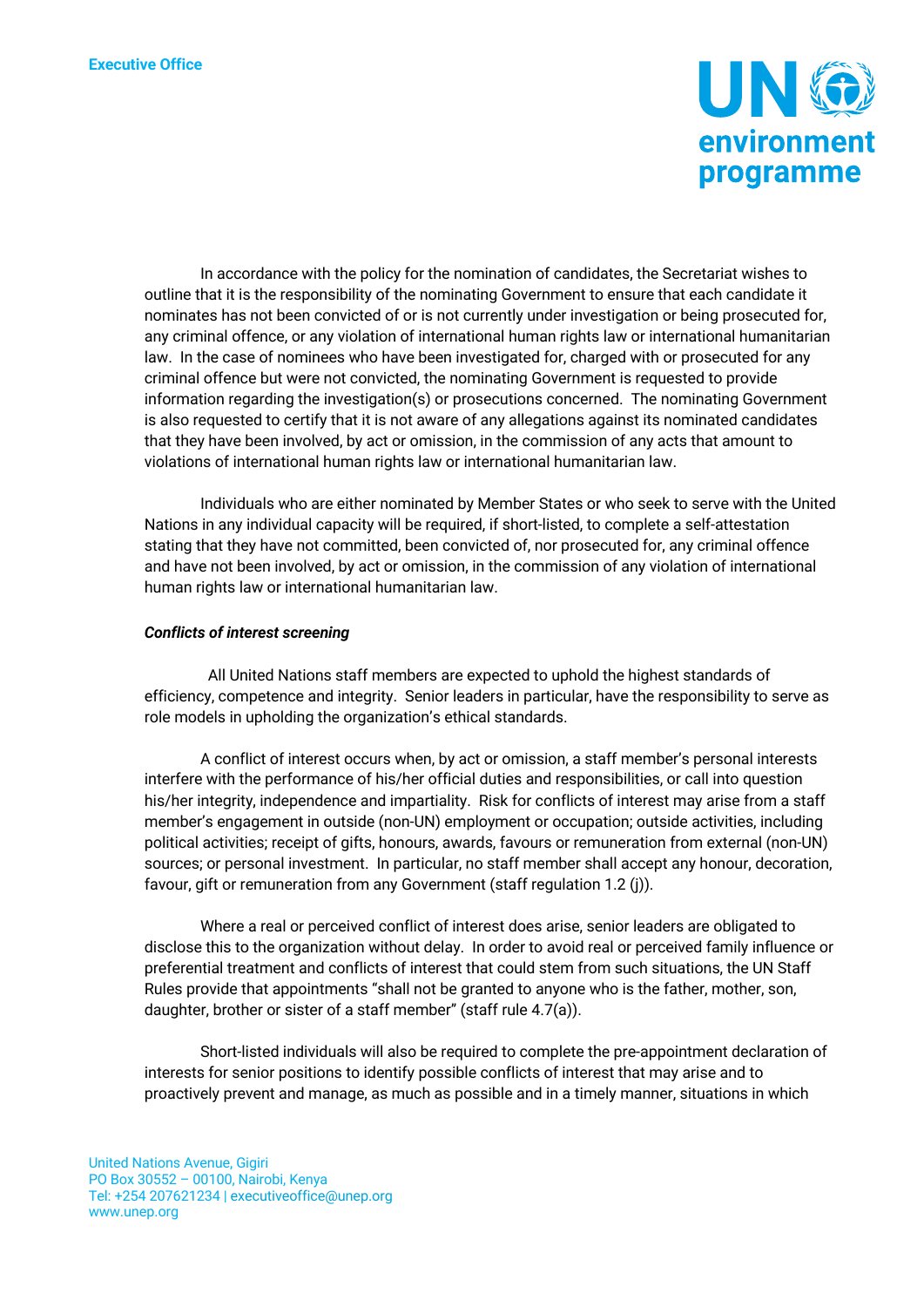

personal interests may conflict or appear to conflict with interests of the United Nations, should the individual be appointed to this position.

The Secretariat of the United Nations avails itself of this opportunity to renew to the Permanent Missions of Member States and Non-Member States to the United Nations the assurances of its highest consideration.

Nairobi, 9 February 2022

United Nations Avenue, Gigiri PO Box 30552 – 00100, Nairobi, Kenya Tel: +254 207621234 | executiveoffice@unep.org www.unep.org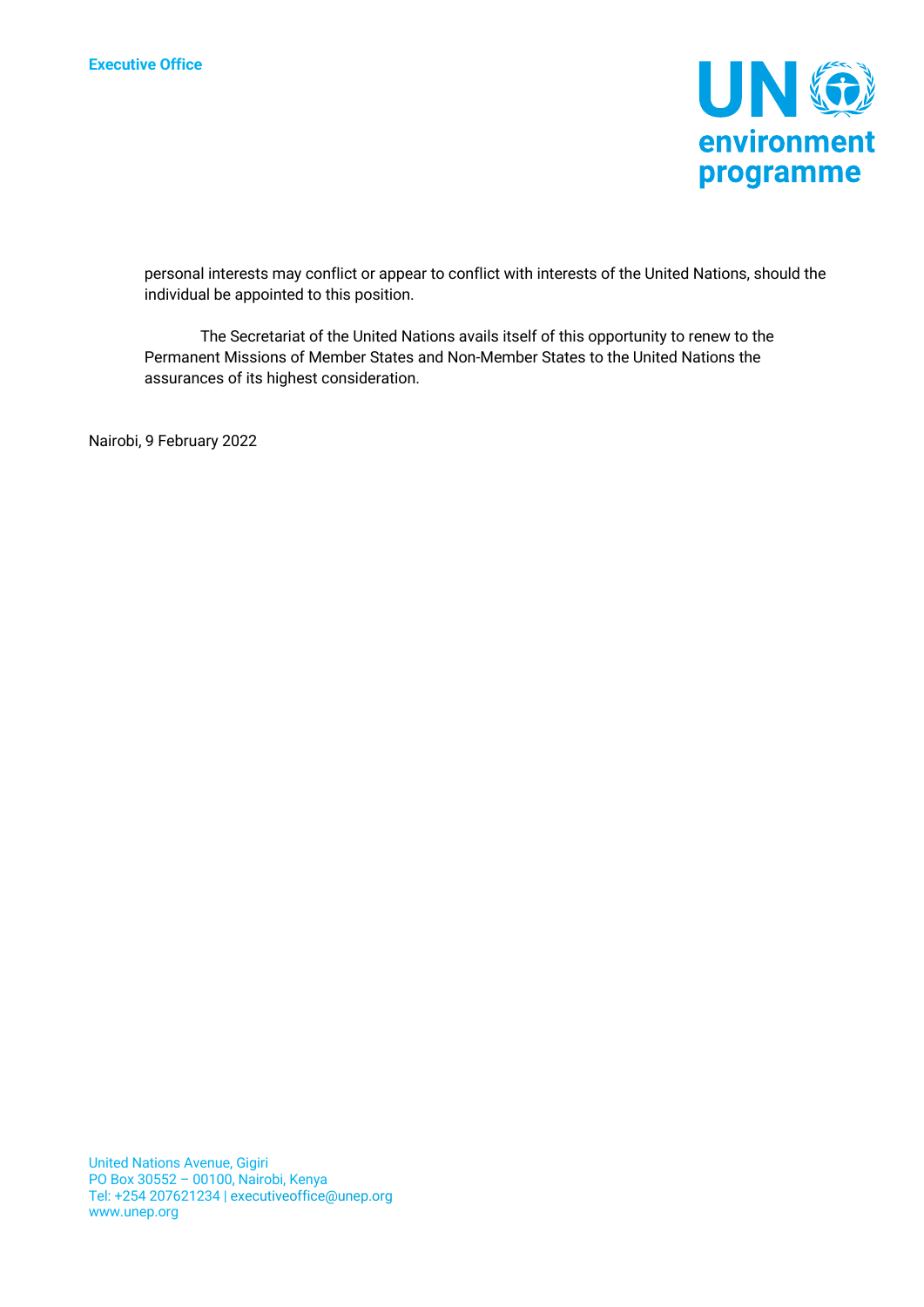

| <b>Post Title and Level:</b> | Deputy Executive Director, Assistant Secretary-General |
|------------------------------|--------------------------------------------------------|
| <b>Duty Station:</b>         | Nairobi, Kenya                                         |
| <b>Organization Unit:</b>    | United Nations Environment Programme                   |

\_\_\_\_\_\_\_\_\_\_\_\_\_\_\_\_\_\_\_\_\_\_\_\_\_\_\_\_\_\_\_\_\_\_\_\_\_\_\_\_\_\_\_\_\_\_\_\_\_\_\_\_\_\_\_\_\_\_\_\_\_\_\_\_\_\_\_\_\_\_\_\_\_\_\_\_\_\_\_\_\_\_\_\_\_\_

# **Preamble:**

The United Nations Environment Programme, as the leading global environmental authority within the United Nations system, promotes the environmental dimension of sustainable development and serves as the authoritative advocate for the environment.

The Deputy Executive Director, Assistant Secretary-General in the United Nations Environment Programme reports to the Under-Secretary-General and Executive Director of the United Nations Environment Programme.

Within delegated authority and under the direct supervision of the Executive Director of the United Nations Environment Programme, the Assistant Secretary-General manages the day-to-day implementation of the programme of work entrusted to the Under-Secretary-General, United Nations Environment Programme. As deputy to the Under-Secretary-General, the Assistant Secretary-General supports him/her in the full range of his/her complex and extensive system-wide responsibilities. In that capacity, and in close coordination with and under the direction of the Under-Secretary-General, the Assistant Secretary-General assists in the overall management of the United Nations Environment Programme by:

- Supporting the Under-Secretary-General in the full range of his/her responsibilities, including by managing the day-to-day implementation of programme of work of the United Nations Environment Programme, coordinating the work of various divisions and offices both at Headquarters and in the field, and overseeing the preparation of reports to intergovernmental bodies;
- Providing advice and assisting the Executive Director on substantive matters related to the environment and integration of the environmental dimension in sustainable development, strategic planning, resource mobilization, reform and the development of management tools to enhance the performance of the organization;
- Playing an active role in facilitating consultations with Member States, including working closely with them and other partners on preparation of the UN Environment Assemblies;
- Carrying out special tasks that may be assigned by the Executive Director and assumes overall responsibility for functioning of United Nations Environment Programme when the Executive Director is unavailable.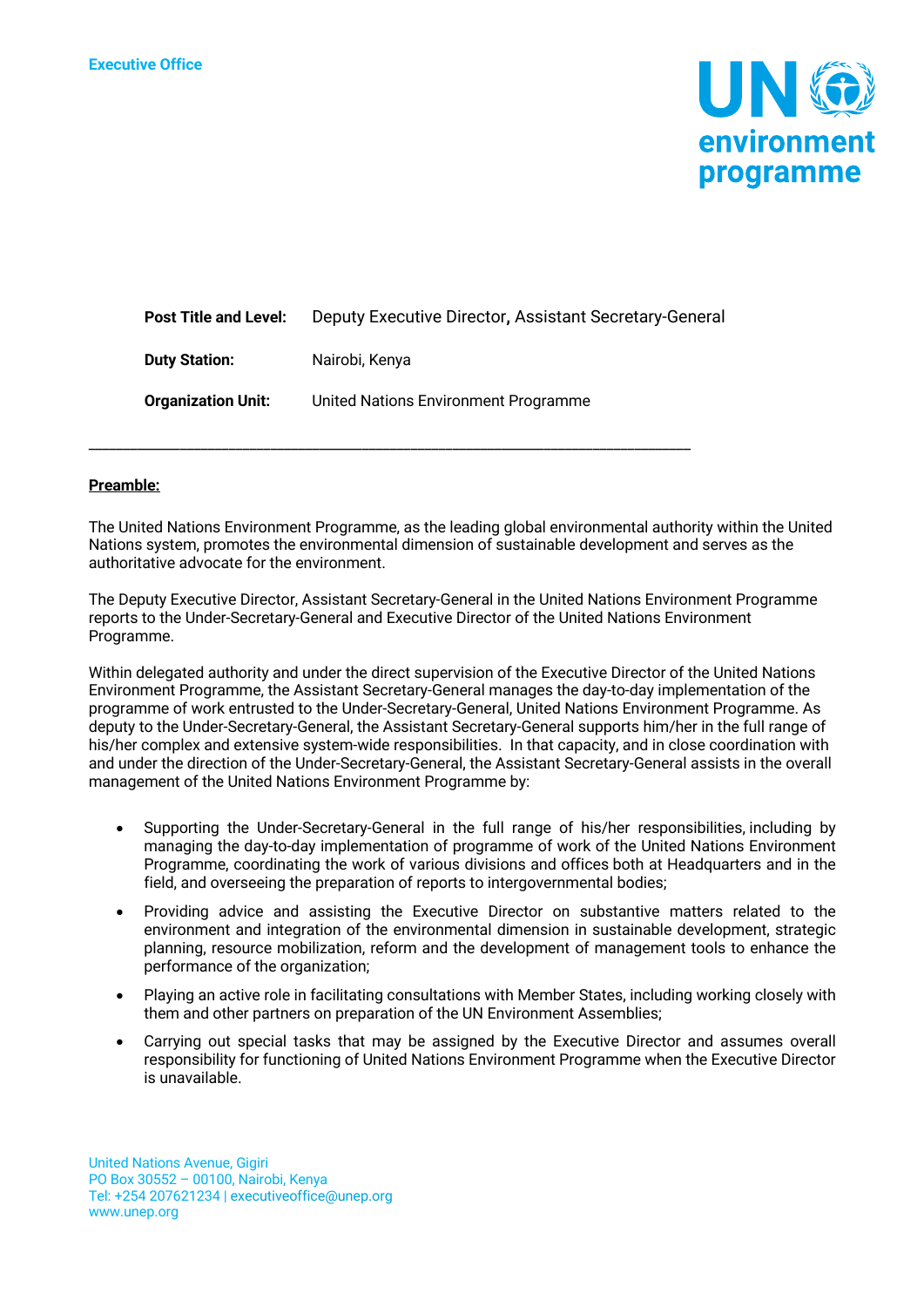

**Work implies frequent interaction with the following**: The duties of the Assistant Secretary-General, will require frequent interaction with the UNEP Senior Management and heads of the secretariats of Multilateral Environmental Agreements, as well as senior staff within the UN system, representatives of government, non-governmental organizations and the private sector, as well as chairpersons and members of intergovernmental bodies.

**Results Expected:** Successful implementation of the Programme of Work and the Medium-Term Strategy of UNEP, organization of the UN Environment Assembly, reform processes and managed partnerships in the environmental field with national, UN and non-UN organizations. Effectively managed and supervised UNEP substantive divisions and regional offices, and coherent framework to guide the implementation of programs. Leadership in the development of innovative programs with significant impact on the overall effectiveness of the United Nations. Intellectual and professional leadership for overall strategy, quality, delivery and results.

# **Competencies:**

**Professionalism:** Expert knowledge on the environmental field; Sound political judgment; Excellent knowledge of the institutional mandate, policies and guidelines, as well as from institutional development and capacity building. Excellent negotiation skills. Knowledge of the substantive field of work in general and of specific areas being supervised. Shows ability to produce reports and papers on technical issues and to review and edit the work of others. Shows ability to apply UN rules, regulations, policies and guidelines in work situations. Shows pride in work and in achievements; Demonstrates professional competence and mastery of subject matter; Is motivated by professional rather than personal concerns; Shows persistence when faced with difficult problems or challenges; Remains calms in stressful situations.

**Leadership:** Strong intellectual and professional leadership skills. Ability to translate political mandates, requirements and vision into managerial action. Shows conceptual flexibility to adapt to changing environments. Takes risks to advance implementation of environmental enhancements. Mobilizes effective support from within and outside of the United Nations Environment Programme including building strong partnerships. Demonstrated ability to incorporate gender perspectives into substantive work. Commitment to the goal of achieving gender balance in staffing.

**Vision:** Identifies strategic issues, opportunities and risks. Clearly communicates links between the organization's strategy and the office's goals. Generates and communicates broad and compelling organizational direction, inspiring others to pursue the same direction, conveys enthusiasm about future possibilities.

**Judgement/Decision-making:** strong, reliable and mature judgement and decision-making skills with the ability to make difficult decisions under pressure; identifies the key issues in a complex situation and comes to the heart of the problem quickly; checks assumptions against facts.

**Managing Performance:** ability to make timely decisions, establish priorities and coach, mentor, motivate and develop staff and encourage good performance; delegates responsibility, clarifies expectations and gives staff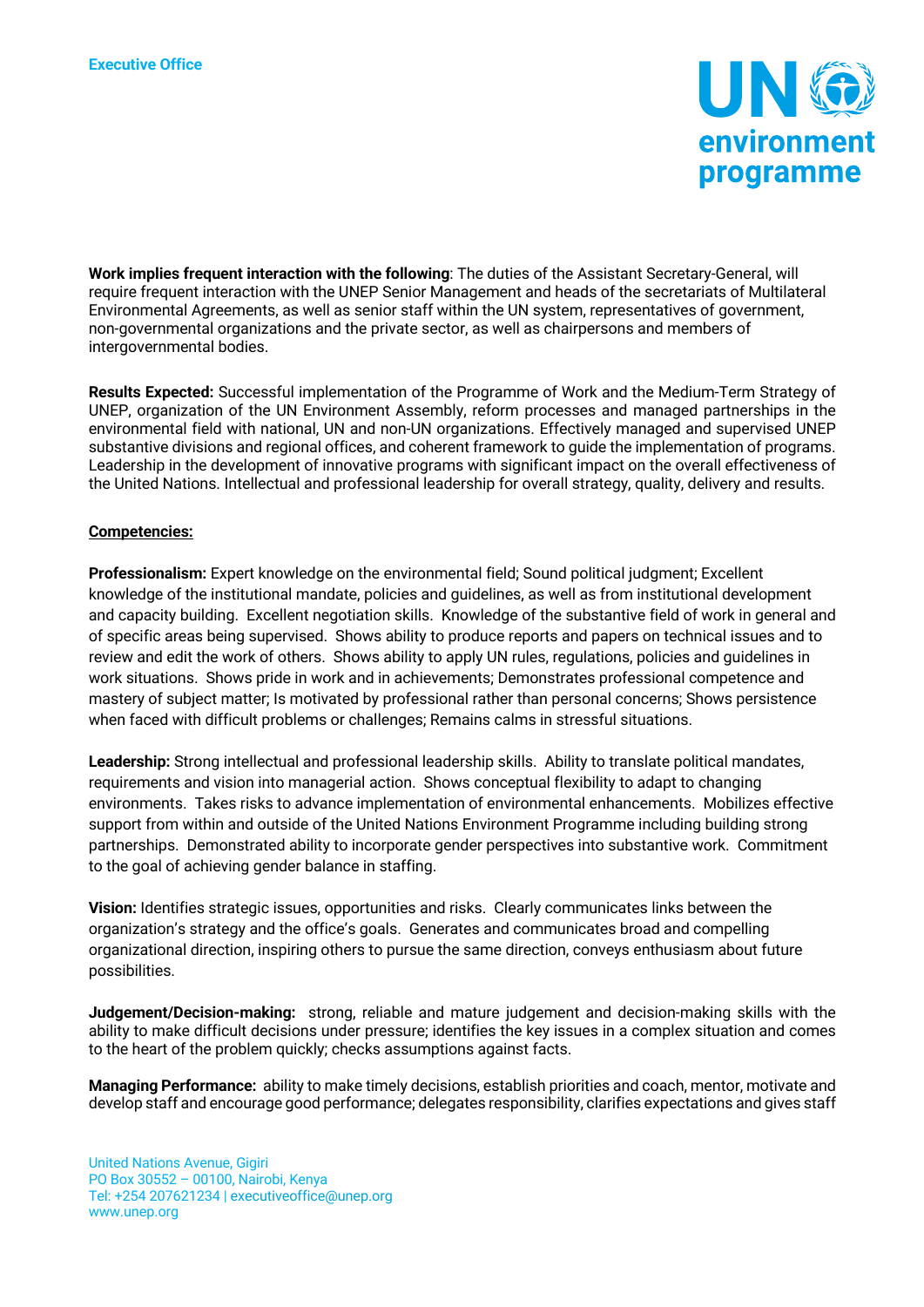

autonomy in important areas of their work; encourages others to set challenging goals; holds others accountable for achieving results related to their area of responsibility.

**Integrity:** resists undue political pressure in decision-making; does not abuse power or authority; takes prompt action in case of unprofessional or unethical behaviour.

**Client Orientation:** Considers all those to whom services are provided to be clients and seeks to see things from clients' point of view; Establishes and maintains productive partnerships with clients by gaining their trust and respect, identifies clients' needs and matches them to appropriate solutions, monitors ongoing development inside and outside the clients' environment to keep informed and anticipate problems, keeps clients informed of progress or setbacks in projects, meets timeline for delivery of products or services to clients.

**Gender mainstreaming:** provides leadership and takes responsibility for incorporating gender perspectives into substantive work and ensuring the equal participation of women and men in all areas of work; demonstrates knowledge of strategies and commitment to the goal of gender balance in staffing and creating a gender sensitive working environment that pays attention to work/life issues.

# **Qualifications:**

**Education:** Advanced University degree (Master's degree or equivalent) in the field of environmental and social sciences, management, law, international relations, public administration and/ or political sciences.

### **Experience:**

- Extensive experience at a senior managerial level on sustainable development, including with significant experience at the international level;
- Demonstrated experience in the environment arena;
- Candidate must be a strong leader and manager with highly developed diplomatic and public policy skills, including senior managerial experience at the international level.
- Candidates must demonstrate a strong track record in managing complex organizations and programmes, organizational strategy and development, including results-based management;
- Demonstrated vision and experience in the implementation of workplace reform and change management;
- Experience with Member State and stakeholder engagement as well as coalition building;
- Exceptional public speaking skills;
- Demonstrated skills in respecting diversity, consultation and participation;
- Demonstrated diplomatic, cultural sensitivity and negotiating skills;
- Impeccable personal and professional integrity;
- Experience in handling complex safety and security issues, including disaster/crisis management and in managing a large, complex and geographically dispersed department;

United Nations Avenue, Gigiri PO Box 30552 – 00100, Nairobi, Kenya Tel: +254 207621234 | executiveoffice@unep.org www.unep.org